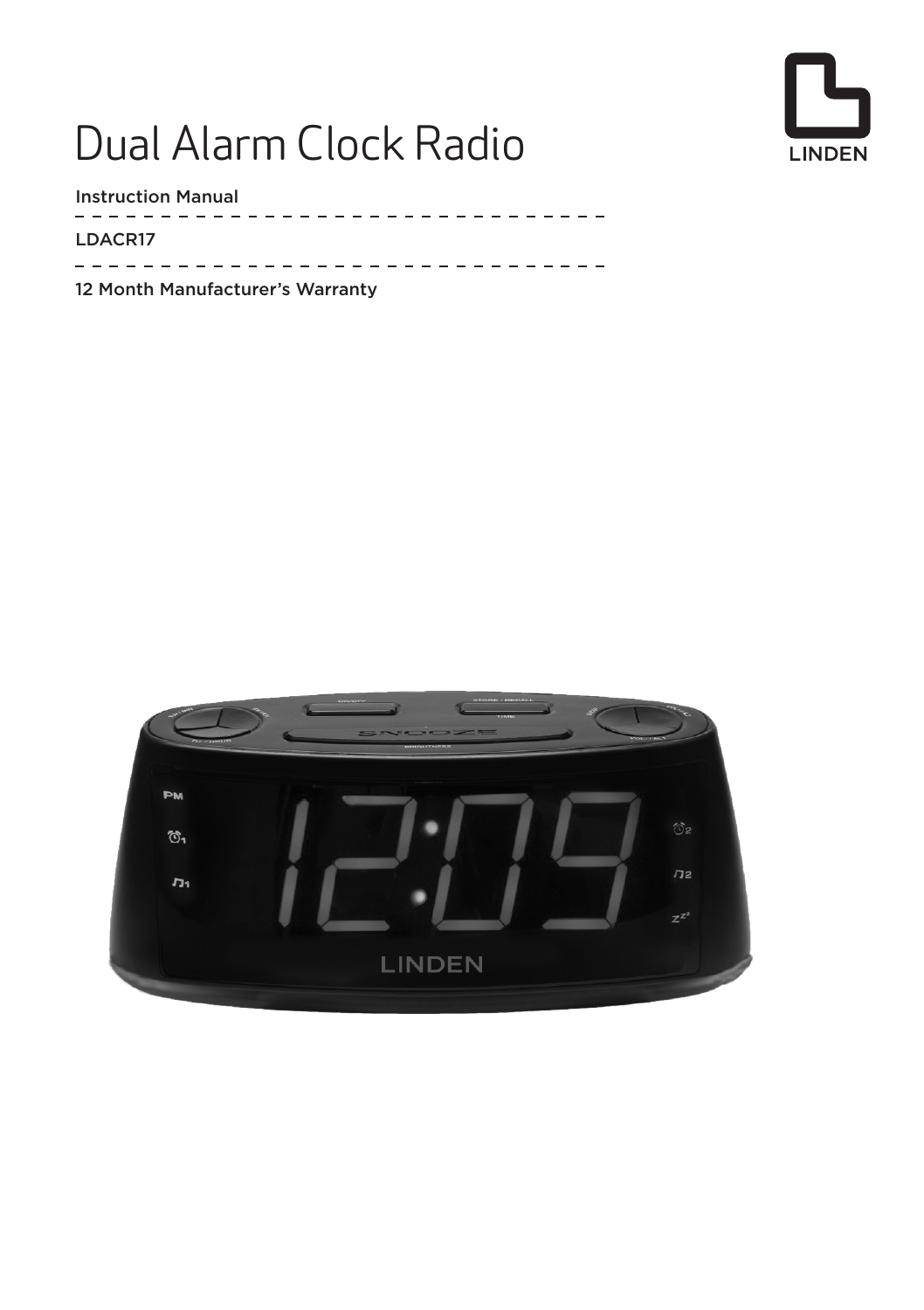## **Contents**

| Guide to the Appliance          | 2  |
|---------------------------------|----|
| Caring for the Environment      | 3  |
| Safety Information and Warnings | 4  |
| Operation Instructions          | .5 |
| <b>Technical Specifications</b> |    |
|                                 |    |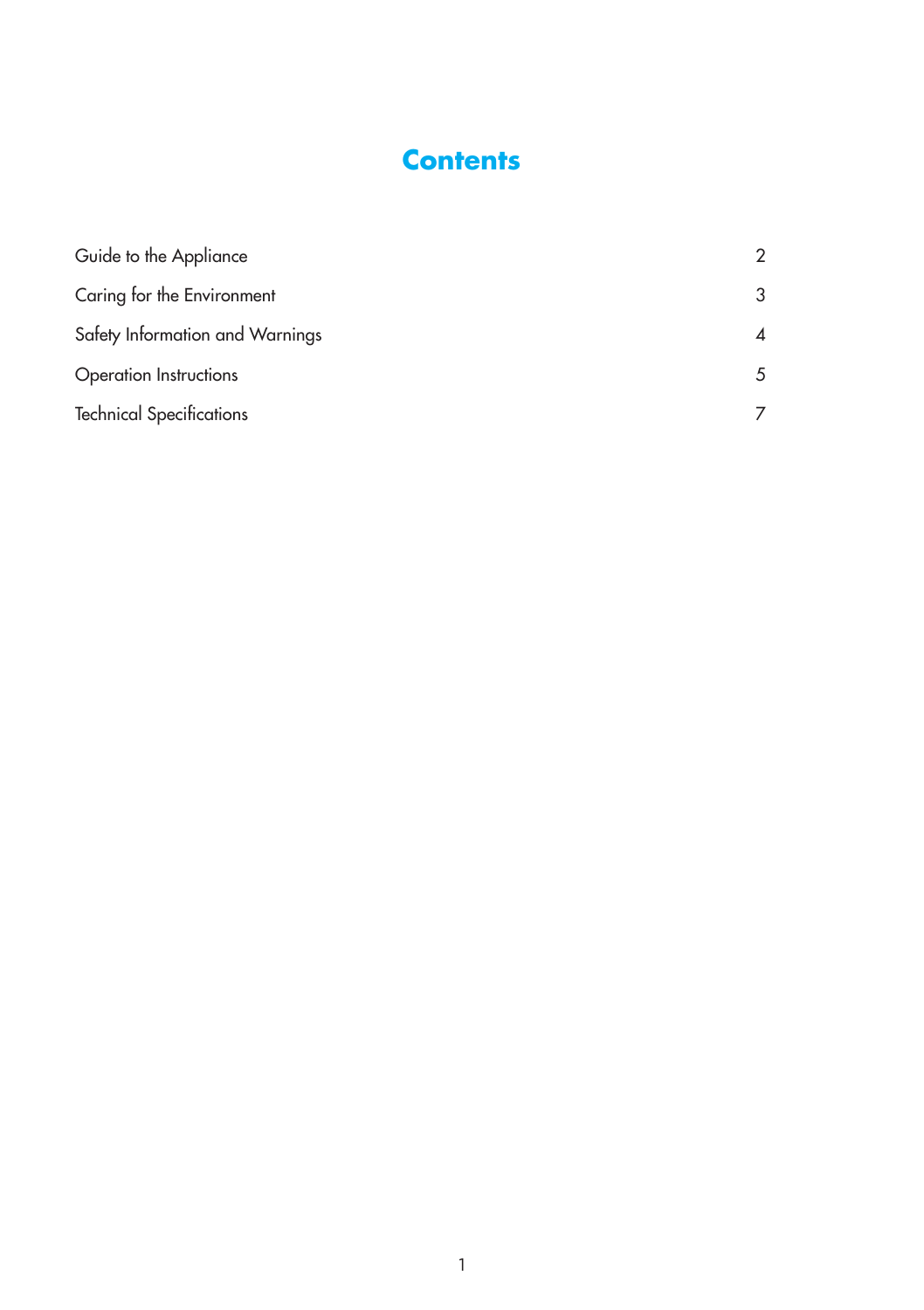### **Guide to the Appliance**



- 1. ON/OFF
- 2. STORE / RECALL & TIME
- 3. SNOOZE & BRIGHTNESS
- 4. TU+/MIN
- 5. BAND / AUX
- 6. TU- / HOUR
- 7. SLEEP
- 8. VOL+/AL2
- 9. VOL-/AL1
- 10. PM INDICATOR
- 11. AL1 Buzzer Indicator
- 12. AL1 Radio Indicator
- 13. AL2 Buzzer Indicator
- 14. AL2 Radio Indicator
- 15. Sleep function indicator
- 16. Speaker
- 17. Aux-in socket
- 18. Battery compartment
- 19. AC powercord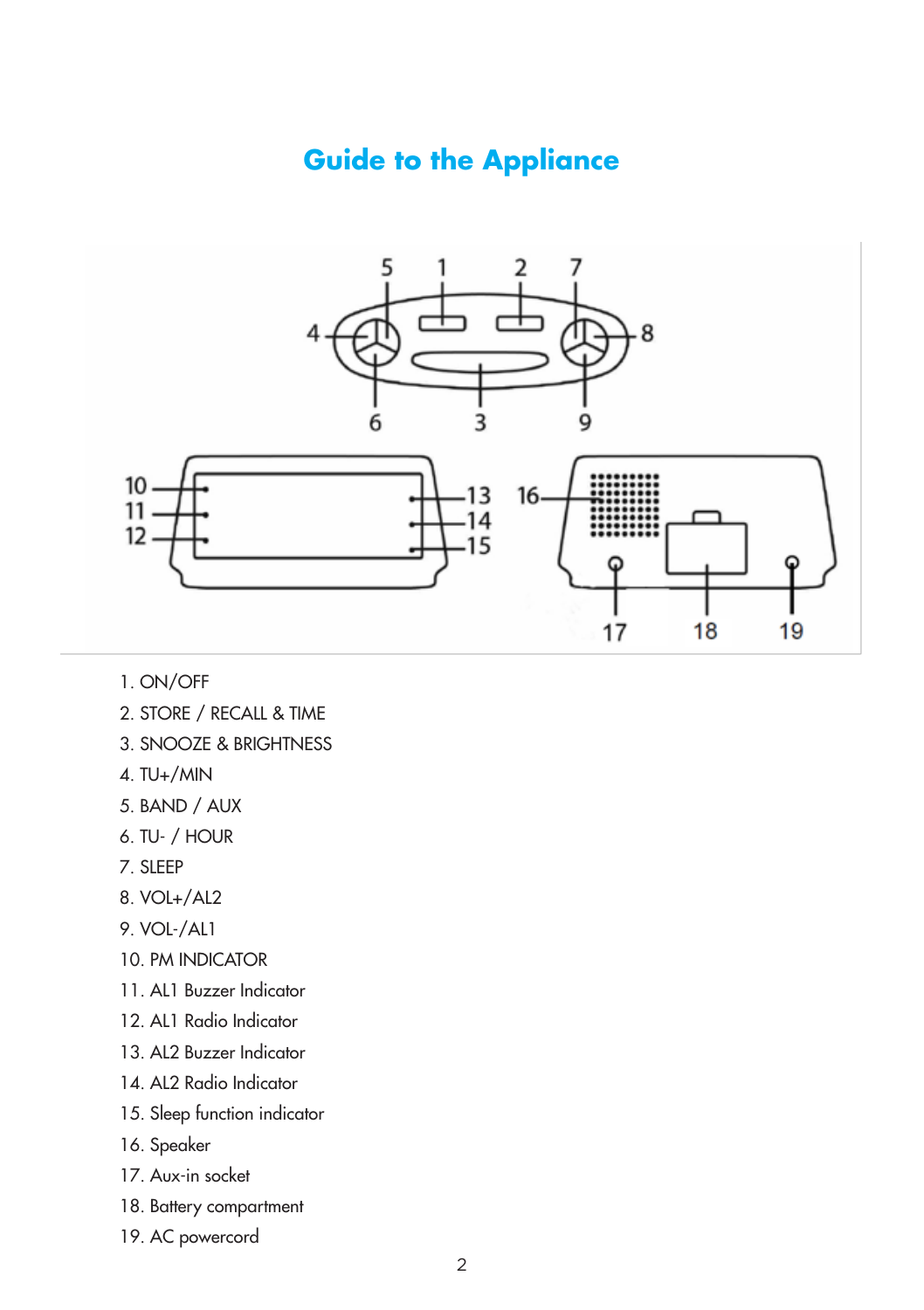# **Caring for the Environment**

#### Responsible disposal of the packaging

The packaging of your appliance has been selected from environmentally friendly materials and can usually be recycled. Please ensure these are disposed of correctly.

Plastic wrapping can be suffocation hazard for babies and young children, please ensure all packaging materials are out of reach and are safely disposed of. Please ensure they are offered for recycling rather than throwing these materials away.

#### Responsible disposal of the appliance

At the end of its working life, do not throw this appliance out with your household rubbish. An environmentally friendly method of disposal will ensure that valuable raw materials can be recovered and used again.

Electrical and electronic appliances contain materials and substances which, if handled or disposed of incorrectly, could be potentially hazardous on the environment and human health.

Observe any local regulations regarding the disposal of the electrical consumer good and dispose of it appropriately for recycling. Contact your local authorities for advice on recycling facilities in your area.

The plug must be rendered useless and the cable cut off directly behind the appliance of the machine to prevent misuse.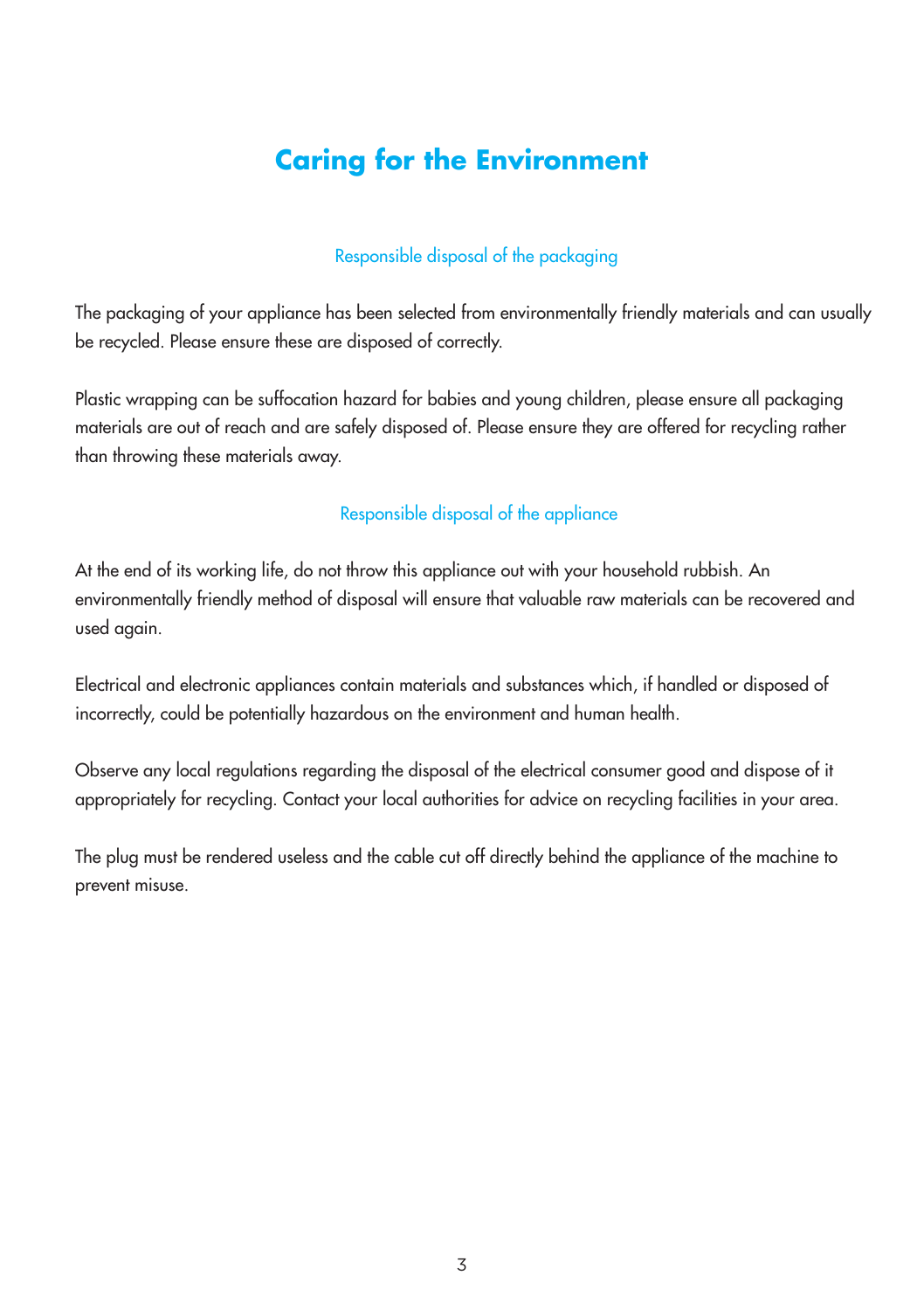# **Safety Information and Warnings**

- 1. No naked flame sources, such as lit candles, should be placed on the appliance.
- 2. Do not place the appliance in closed bookcases or racks without proper ventilation.
- 3. Where the mains plug is used to disconnect the device, the disconnected device shall remain readily operable.
- 4. Ventilation openings should not be obstructed or covered by items such as newspapers, tablecloths, curtains, etc.
- 5. The appliance should not be exposed to dripping or splashing objects or anything filled with liquids, such as vases, should not be placed on the appliance.
- 6. Do not connect FM antenna to an outside antenna.
- 7. The appliance should not be exposed to direct sunlight, very high or low temperatures, moisture, vibrations or placed in a dusty environment.
- 8. Do not use abrasive, benzene, thinner or other solvents to clean the surface of the appliance. To clean, wipe it with a mild non-abrasive detergent solution and clean soft cloth.
- 9. Never attempt to insert wires, pins or other such objects into the vents or opening of the appliance.
- 10. Disconnect device warning: mains plug is used as the connection so it should always remain ready to operate.
- 11.Batteries should not be exposed to excessive heat such as sunshine, fire or the like.

**CAUTION:** Danger of explosion if battery is incorrectly replaced. Replace only with the same or equivalent type of battery.

This appliance is not intended for use by persons (including children) with reduced physical, sensory or mental capabilities, or lack of experience and knowledge, unless they have been given supervision or instruction concerning use of the appliance by a person responsible for their safety.

Children should be supervised to ensure that they do not play with the appliance.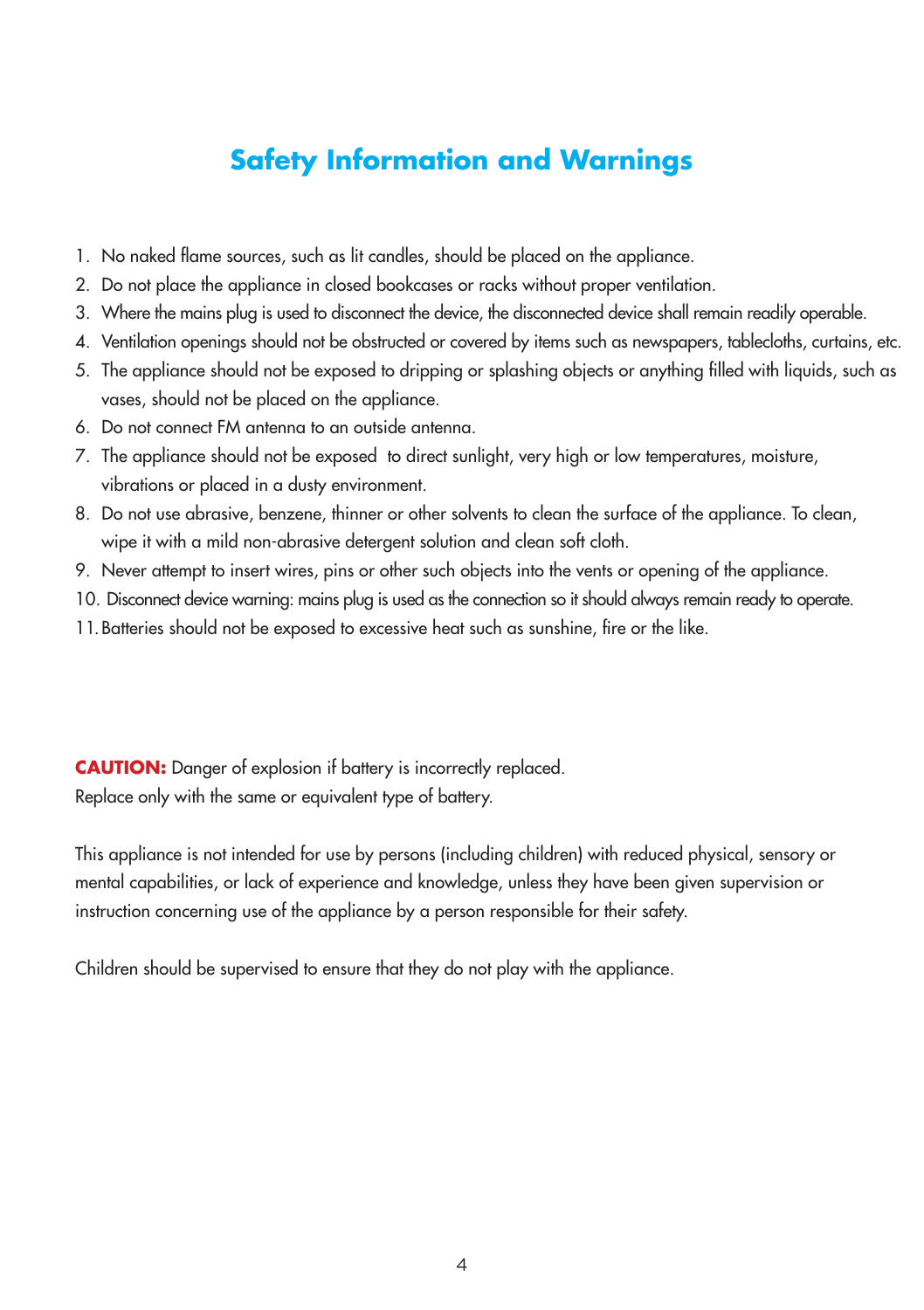### **Operation Instructions**

#### Power Connection

Plug the AC power cord into the a household outlet AC source. This appliance is equipped with a battery back up system, it requires a 9V battery. Insert the battery in the battery compartment, making certain that the positive and negative (+ ad -) battery terminals are attached to the corresponding terminals on the plate in the battery compartment. If an AC power failure occurs, the clock automatically switches to battery power supply, the clock and timer memory will continue running. When the AC power resumes, the clock switches back to AC again.

#### Setting the Clock.

- 1. You must switch off the radio before you set the clock time.
- 2. Press and hold the "TIME SET" button until the display begins to blink, then release the button.
- 3. Press the Hour and Minute button to adjust the hour and minute. The PM indicator will light when the hour is set in the PM.
- 4. Press the "TIME SET" button to save time

#### Setting the Alarm

- 1. You must switch off the radio before you set the alarm time.
- 2. Press and hold the "ALARM 1" or "ALARM 2" button until the Hour display begins to blink.
- 3. Now you can select to wake up by radio or buzzer. The LED with bell logo stands for wake up to buzzer. The LED with music note logo stands for wake up to radio. Press "ALARM 1" button to select different wake up modes.
- 4. You can set the alarm time, after you select the wake up mode. Press the "Hour" to adjust the hour and press "Minute" button to adjust the Minute.
- 5. Press the "ALARM 1" button now to fix the alarm time.
- 6. Use the same method to set Alarm 2.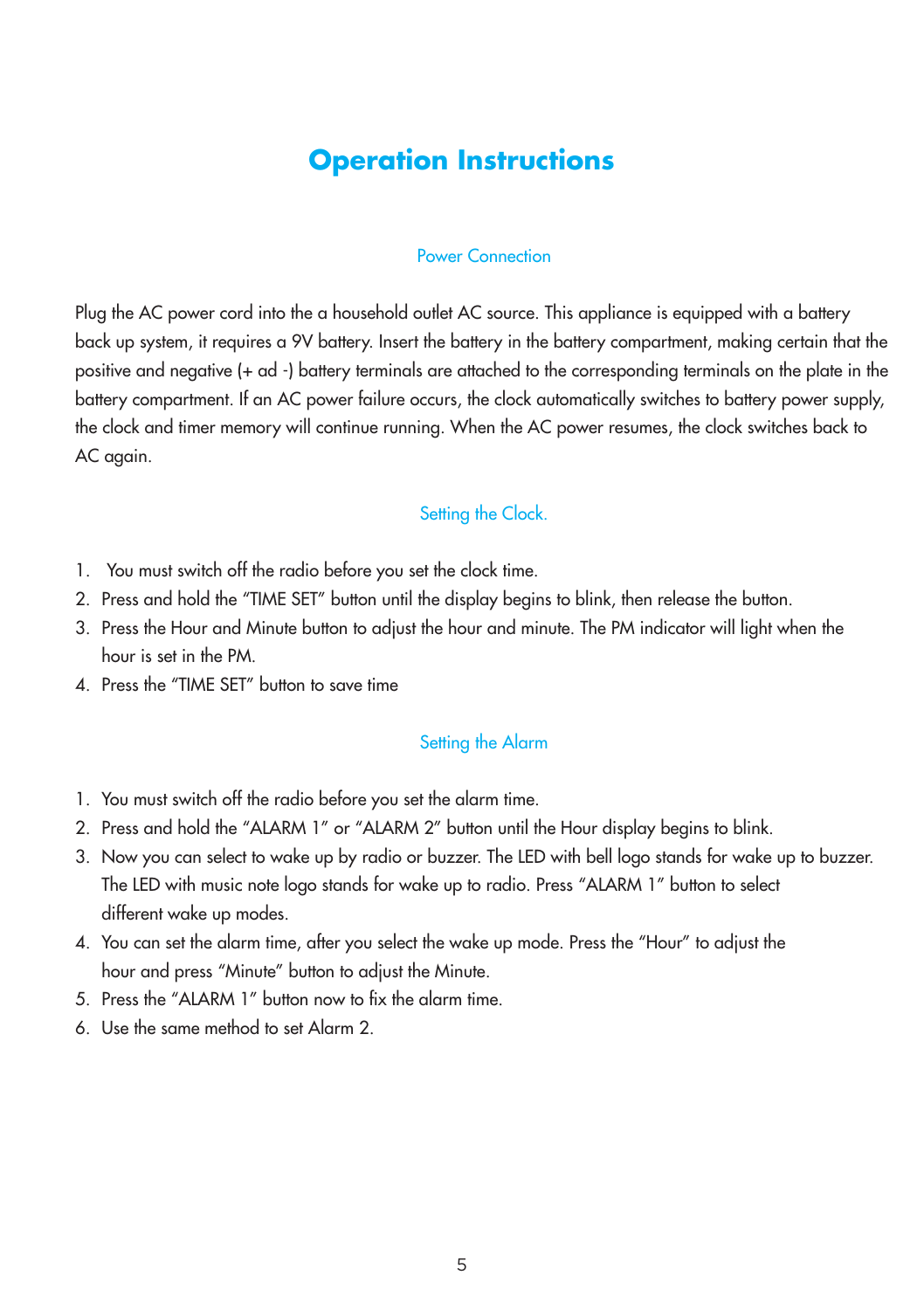### **Operation Instructions**

#### Canceling the Daily Alarm

Press the "ALARM OFF" button to stop the alarm. The alarm will operate 24 hours later as per alarm Time set.

#### Canceling the Alarm

Press the "ALARM 1" or "ALARM 2" buttons, the display will show "OFF" and all wake up mode icons will also switch display off. The alarm setting is canceled now.

#### Radio

- 1. Press the "ON/OFF" button to turn the clock radio on or off.
- 2. Press the "AM/FM" button to select radio band.
- 3. Adjust the "TU+" or "TU-" to select the desired station.
- 4. Press the "VOL +" or "VOL -" button to adjust the volume.
- 5. Press the "M+" button to store your desired station. The display will show the "P01" means your station will be saved on the first pre-set. If it displays "P02" this means the station is saved in the second pre-set.
- 6. To store the tuned station, press and hold the "PRESET/M+" button until the display shows flashing "P01". Under this condition short press to confirm station to store in this memory location. "P01" will stop to flash to feedback station is stored. Tuned another station and long press "PRESET/M+" button until the display shows "P02" flashing then short press to confirm. Repeat this procedure until 10 memories are stored.

#### Setting the Sleep Time

1. You must switch off the radio before you set the sleep time.

2. Press the Sleep button repeatedly to set the sleep time ( 90, 80, 70, 60, 50, 40, 30, 20, 10 min and OFF ). Snooze and Alarm Reset. To use the snooze, press the SNOOZE bar when the alarm is sounding. The alarm will stop temporarily, but will resume sounding after 9 minutes.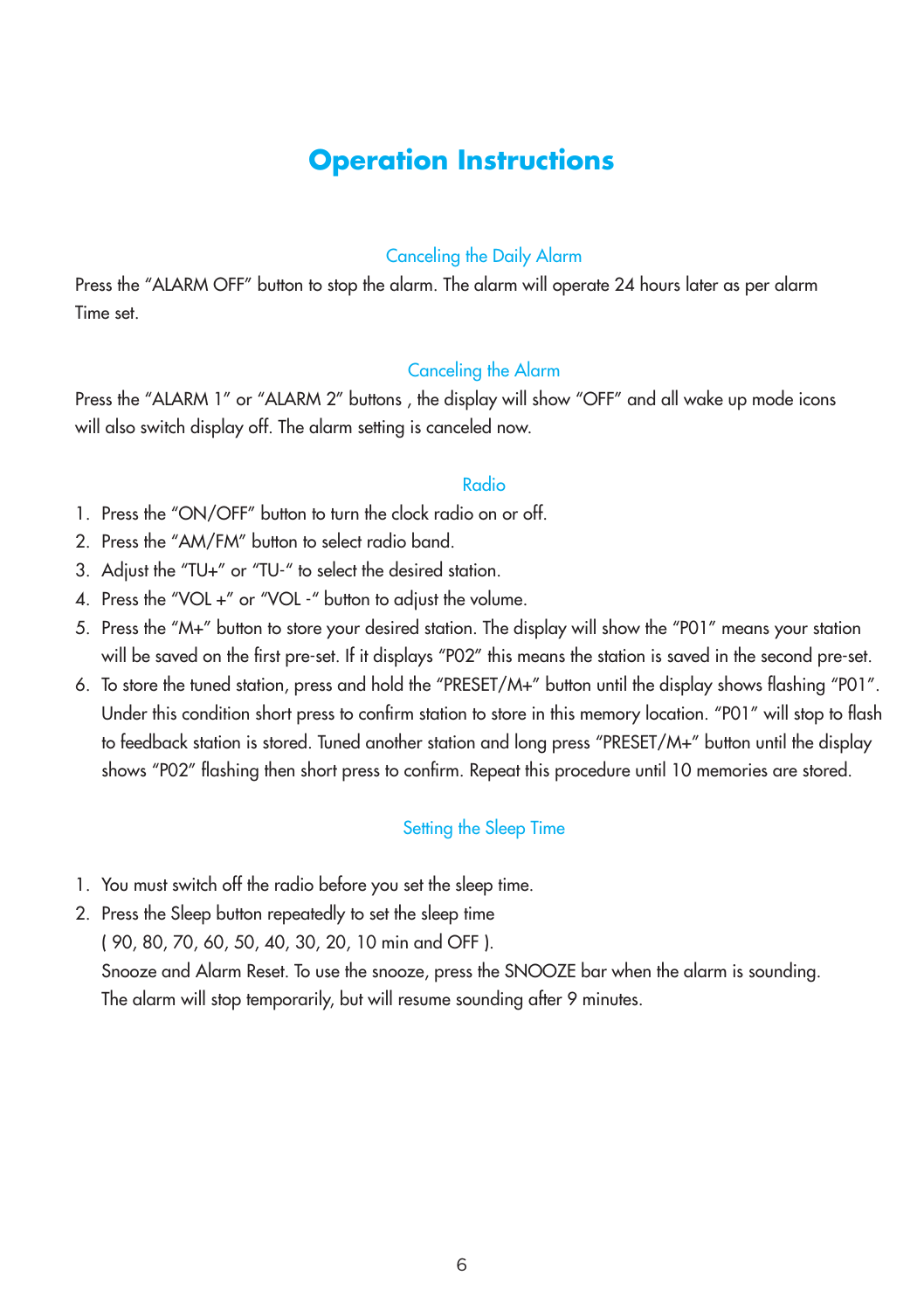# **Technical Specifications**

Power supply: AC 240V ~50Hz

Frequency Range: AM 522-1620KHz FM 87.5 –108 MHz Battery back-up: DC 3V (2 x 1.5V"AAA" batteries)